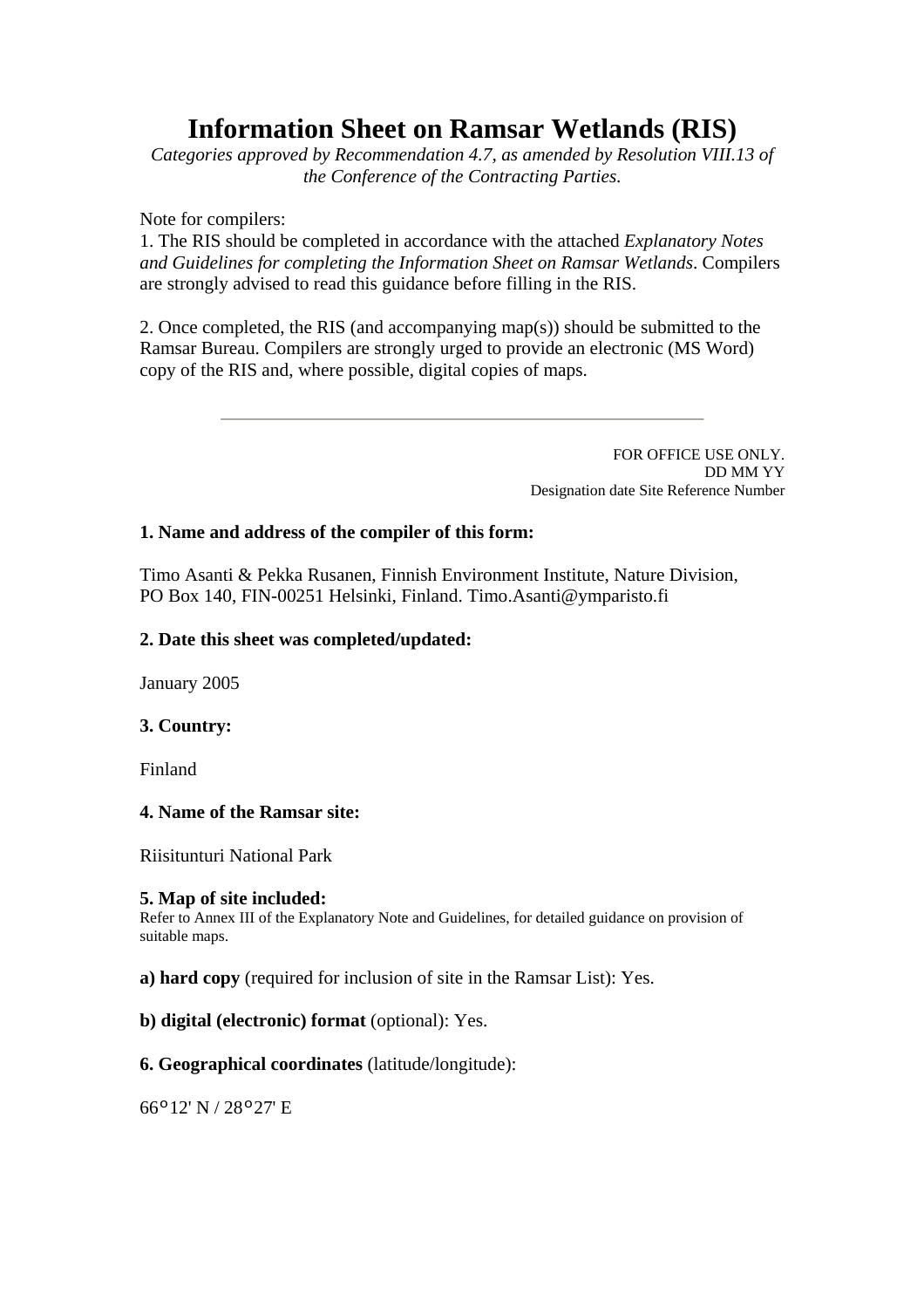**7. General location:** Include in which part of the country and which large administrative region(s), and the location of the nearest large town.

The nearly unbroken area is situated in southeastern corner of the province of Lapland, in the municipality of Posio, 8 km northeast of Posio village and 50 km west of Russian border. The municipality (3 051 sq.km of land) has ca. 4 600 residents.

**8. Elevation:** (average and/or max. & min.)

465–240 m, mean 337 m.

**9. Area:** (in hectares)

12 461 ha

#### **10. Overview:**

Provide a short paragraph giving a summary description of the principal ecological characteristics and importance of the wetland.

The steep and diverse blanket mires form the unique values of Riisitunturi National Park.

Riisitunturi National Park represents the fell and hill landscape of Koillismaa district at its best. The most valuable feature of Riisitunturi Fell are the unique hanging bogs, blanket mires, of the slopes.

# **11. Ramsar Criteria:**

Circle or underline each Criterion applied to the designation of the Ramsar site. See Annex II of the *Explanatory Notes and Guidelines* for the Criteria and guidelines for their application (adopted by Resolution VII.11).

1, 2 & 4



# **12. Justification for the application of each Criterion listed in 11. above:**

Provide justification for each Criterion in turn, clearly identifying to which Criterion the justification applies (see Annex II for guidance on acceptable forms of justification).

1) A unique example of natural wetland types (dominated by peatlands) in the EU Boreal region, including 2 priority natural wetland habitat types of the Annex I of the EU Habitats Directive (aapa mires, bog woodland).

2) 1 nationally threatened bird species, 3 nationally threatened vascular plant species. Vascular plants of the EU Habitats Directive Annex II include buttercup species *Ranunculus lapponicus*.

Threatened birds include Golden Eagle (*Aquila chrysaetos*) (VU in Finnish Red List). About 13 species of the EU Bird Directive Annex I breed in the area, of which the most common are Wood Sandpiper (*Tringa glareola*) with >100 pairs and Capercaillie (*Tetrao urogallus*) with >50 pairs. Scarce species include e.g. Golden Plover (*Pluvialis apricaria*), Ruff (*Philomachus pugnax*) and Red-necked Phalarope (*Phalaropus lobatus*).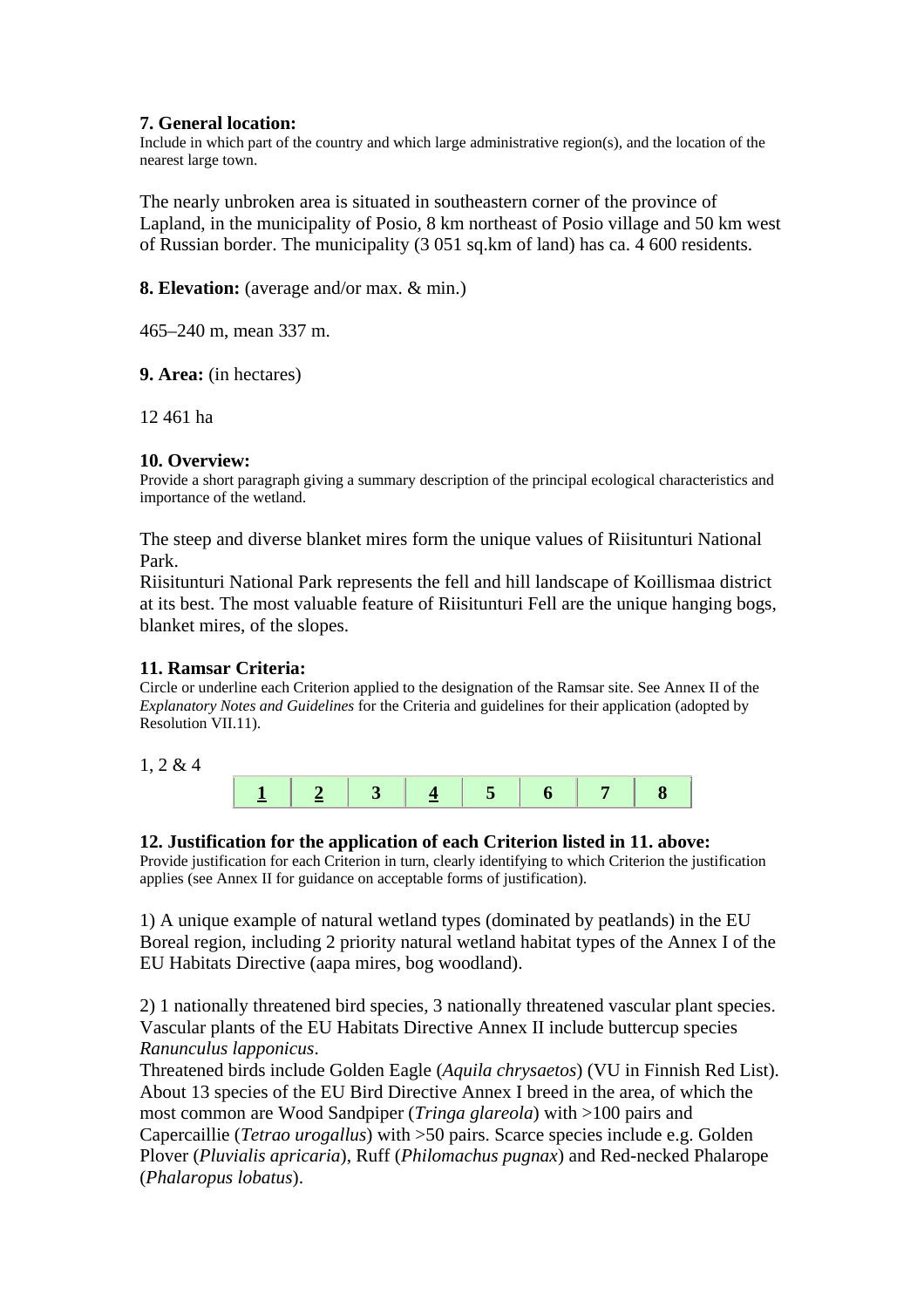4) 13 species of the EU Bird Directive Annex I breed in the area, of which the most common are Wood Sandpiper (*Tringa glareola*) with >100 pairs and Capercaillie (*Tetrao urogallus*) with >50 pairs.

Bird list (Status in Finnish Red List, BD=Birds Directive Annex I, FRS=Finland's Responsibility Species):

Breeding grouses, waders, wetland passerines and/or valuable species (woodpeckers– passerines), pairs, minimum estimation (based on line transect counts): Hazel Grouse (*Bonasa bonasia*) >10 (BD), Willow Grouse (*Lagopus lagopus*) >35, Black Grouse (*Tetrao tetrix*) >80 (NT, BD, FRS), Capercaillie (*Tetrao urogallus*) >120 (NT, BD, FRS), Crane (*Grus grus*) 1 (BD), Golden Plover (*Pluvialis apricaria*) >15 (BD), Snipe (*Gallinago gallinago*) >45, Whimbler (*Numenius phaeopus*) >2 (FRS), Spotted Redshank (*Tringa erythropus*) >9 (FRS), Greenshank (*Tringa nebularia*) >40 (FRS), Green Sandpiper (*Tringa ochropus*) >14, Wood Sandpiper (*Tringa glareola*) >240 (BD, FRS), Cuckoo (*Cuculus canorus*) >60 (NT), Wryneck (*Jynx torquilla*) >2 (VU), Three-toed Woodpecker (*Picoides tridactylus*) >15 (NT, BD, FRS), Meadow Pipit (*Anthus pratensis*) >500, Yellow Wagtail (*Motacilla flava*) >550, Bluethroat (*Luscinia svecica*) >6 (BD), Whinchat (*Saxicola rubetra*) >15 (NT), Wheatear (*Oenanthe oenanthe*) >13 (NT), Siberian Tit (*Parus cinctus*) >45 (NT), Siberian Jay (*Perisoreus infaustus*) >70 (NT, FRS), Pine Grosbeak (*Pinicola enucleator*) >80 (FRS), Rustic Bunting (*Emberiza rustica*) >350, Reed Bunting (*Emberiza schoeniclus*) >20.

**13. Biogeography** (required when Criteria 1 and/or 3 and /or certain applications of Criterion 2 are applied to the designation):

Name the relevant biogeographic region that includes the Ramsar site, and identify the biogeographic regionalisation system that has been applied.

#### **a) biogeographic region:**

Northern boreal forest vegetation zone.

**b) biogeographic regionalisation scheme** (include reference citation):

Etelä-Suomen ja Pohjanmaan metsien suojelun tarve-työryhmä. Puheenjohtaja: Ruuhijärvi, R., Sihteerit: Kuusinen, M., Raunio, A. and Eisto, K. 2000. Metsien suojelun tarve Etelä-Suomessa ja Pohjanmaalla. Etelä-Suomen ja Pohjanmaan metsien suojelun tarve-työryhmän mietintö. Suomen ympäristö 437. Ympäristöministeriö. Helsinki.

Working group on the need for forest protection in southern Finland and Ostrobothnia. Chairman Ruuhijärvi, R., Secretaries Kuusinen, M., Raunio, A. and Eisto, K. 2000. Forest protection in southern Finland and Ostrobothnia. The Finnish Environment 437. Ministry of the Environment.

#### **14. Physical features of the site:**

Describe, as appropriate, the geology, geomorphology; origins - natural or artificial; hydrology; soil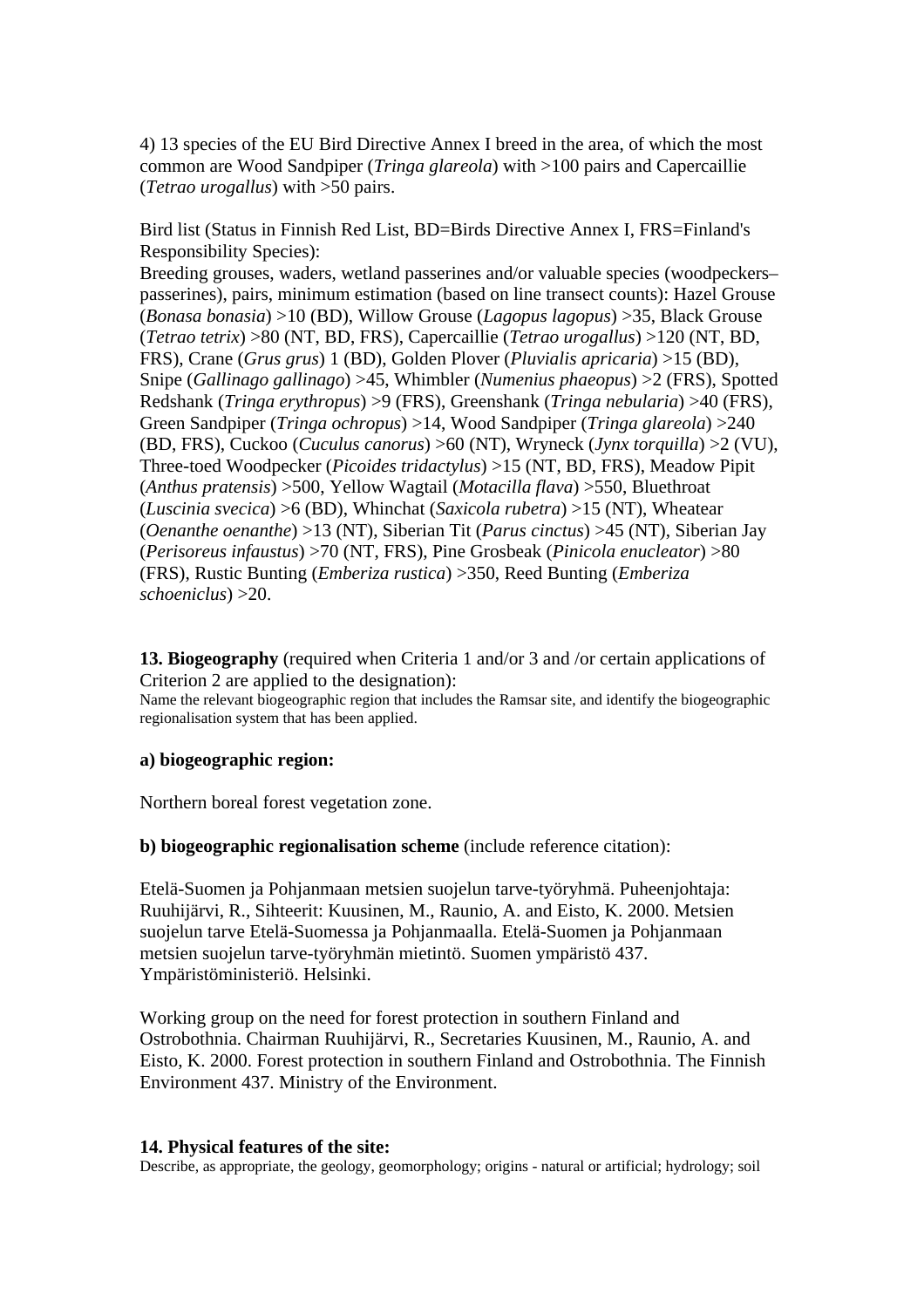type; water quality; water depth, water permanence; fluctuations in water level; tidal variations; downstream area; general climate, etc.

**Geology:** Geochemically included in Central Lapland granitoid area. Bedrock is composed mainly of quartzite, arkosite and mica schist.

**Origins:** Natural

**Hydrology:** Aapa mires dependent on ground or surface waters.

**Soil type:** Mainly glacigenic ground moraine and peat, also bedrock terrain and glacifluvial gravel and sand.

**Water quality:** General quality good or excellent. Oligotrophic–mesotrophic. Ponds and mire waters dystrophic.

**Depth of water:** Shallow. Water-level high in spring because of melting snow. **Climate:** Duration of growing season ca. 130 days, mean annual temperature ca. –1 ºC, mean annual rainfall ca. 550 mm. Ice- and snow-covered normally from late October to mid May. Northern boreal forest vegetation zone.

# **15. Physical features of the catchment area:**

Describe the surface area, general geology and geomorphological features, general soil types, general land use, and climate (including climate type).

The climate and general geological features are much the same in the catchment areas as in the Ramsar sites. Look partly chapter 14. Data not available.

# **16. Hydrological values:**

Describe the functions and values of the wetland in groundwater recharge, flood control, sediment trapping, shoreline stabilization, etc.

Virgin aapa mires play an important role in maintenance of water quality and in flood control.

# **17. Wetland Types**

#### **a) presence:**

Circle or underline the applicable codes for the wetland types of the Ramsar "Classification System for Wetland Type" present in the Ramsar site. Descriptions of each wetland type code are provided in Annex I of the *Explanatory Notes & Guidelines*.

# **Marine/coastal:**

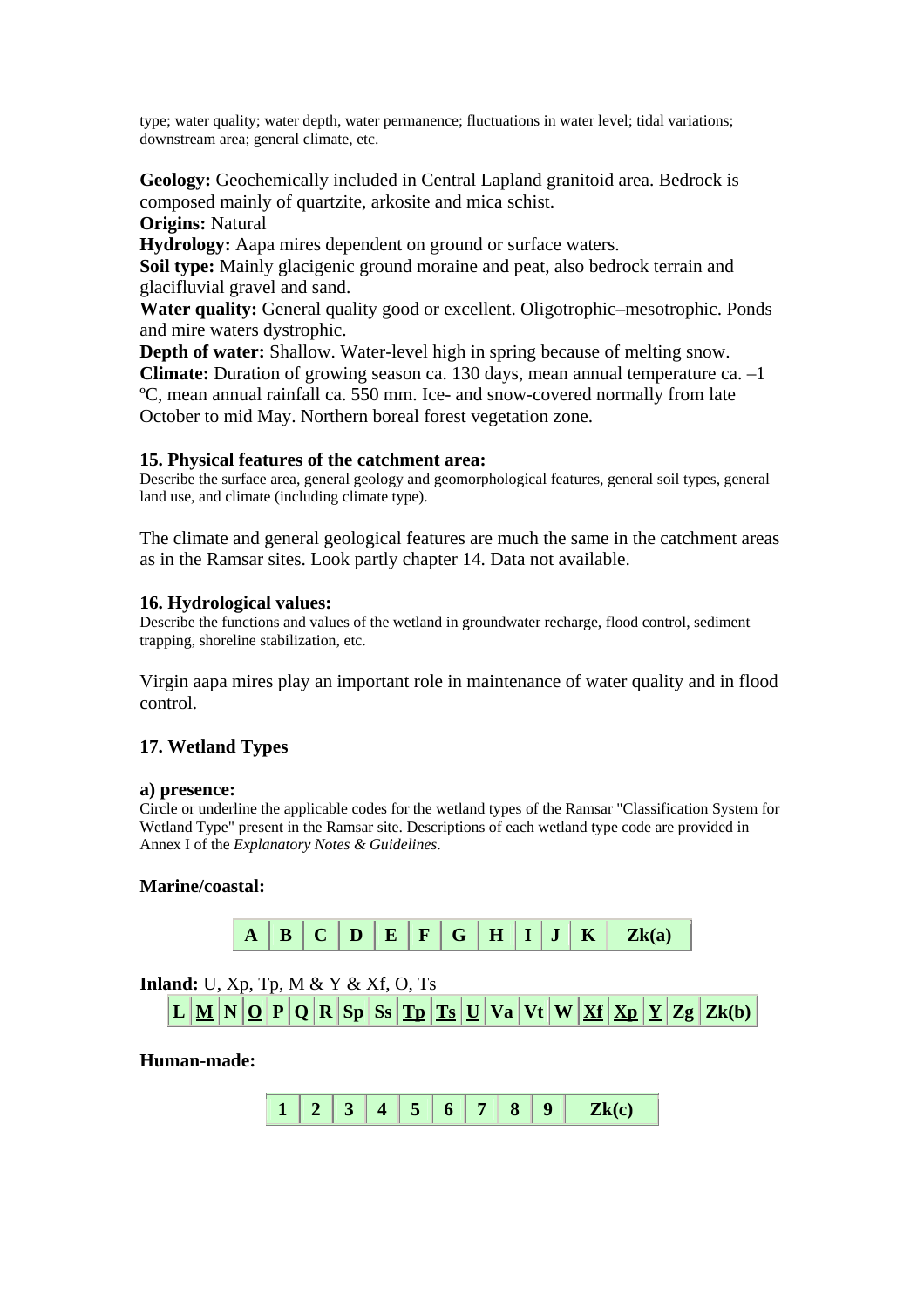#### **b) dominance:**

List the wetland types identified in a) above in order of their dominance (by area) in the Ramsar site, starting with the wetland type with the largest area.

- U Non-forested peatlands
- Xp Forested peatlands
- Tp Permanent freshwater pools
- Xf Seasonally flooded forests
- M Permanent rivers and streams
- O Permanent freshwater lakes
- Ts Seasonal freshwater pools
- Y Freshwater springs

#### **18. General ecological features:**

Provide further description, as appropriate, of the main habitats, vegetation types, plant and animal communities present in the Ramsar site.

The site represents the Mire vegetation region of Main aapa mires of sloping type. The area includes over 6 700 ha of mires and ca. 100 ha of water. The National Park is located on the watershed of Maanselkä and the climate is very humid affecting the vegetation, which is exceptionally "maritime" and rich. Mires cover one third of the Park, consisting of aapa mires, Pine (*Pinus sylvestris*) bogs and spruce swamps. On the banks of numerous brooks and small rivers, and in the lower parts of hill slopes with springs there are luxuriant grass-, hay- and fern-rich spruce swamps. The most peculiar mire types are the well developed and locally very steep and open blanket mires, which form the special value of the area. The area includes nearly one hundred small ponds. The two fells of Riisitunturi rise to above 450 m and eleven other summits rise to above 400 m. The forests, covering most of the Park, are dominated by Spruce (*Picea abies*). Lichen species can be found which are associated with old forms of agriculture and reindeer farming.

The northern part is an area of old-growth spruce-dominated forests (the enlargement of the Park).

# **19. Noteworthy flora:**

Provide additional information on particular species and why they are noteworthy (expanding as necessary on information provided in 12. Justification for the application of the Criteria) indicating, e.g., which species/communities are unique, rare, endangered or biogeographically important, etc. *Do not include here taxonomic lists of species present - these may be supplied as supplementary information to the RIS.*

Threatened vascular plant species (VU in Finnish Red List) include sedge species *Carex heleonastes*, Fragrant Orchid (*Gymnadenia conopsea*) and Marsh Saxifrage (*Saxifraga hirsuculus*). Vascular plants of the EU Habitats Directive Annex II also include buttercup species *Ranunculus lapponicus*.

#### **20. Noteworthy fauna:**

Provide additional information on particular species and why they are noteworthy (expanding as necessary on information provided in 12. Justification for the application of the Criteria) indicating, e.g., which species/communities are unique, rare, endangered or biogeographically important, etc., including count data. *Do not include here taxonomic lists of species present - these may be supplied as supplementary information to the RIS.*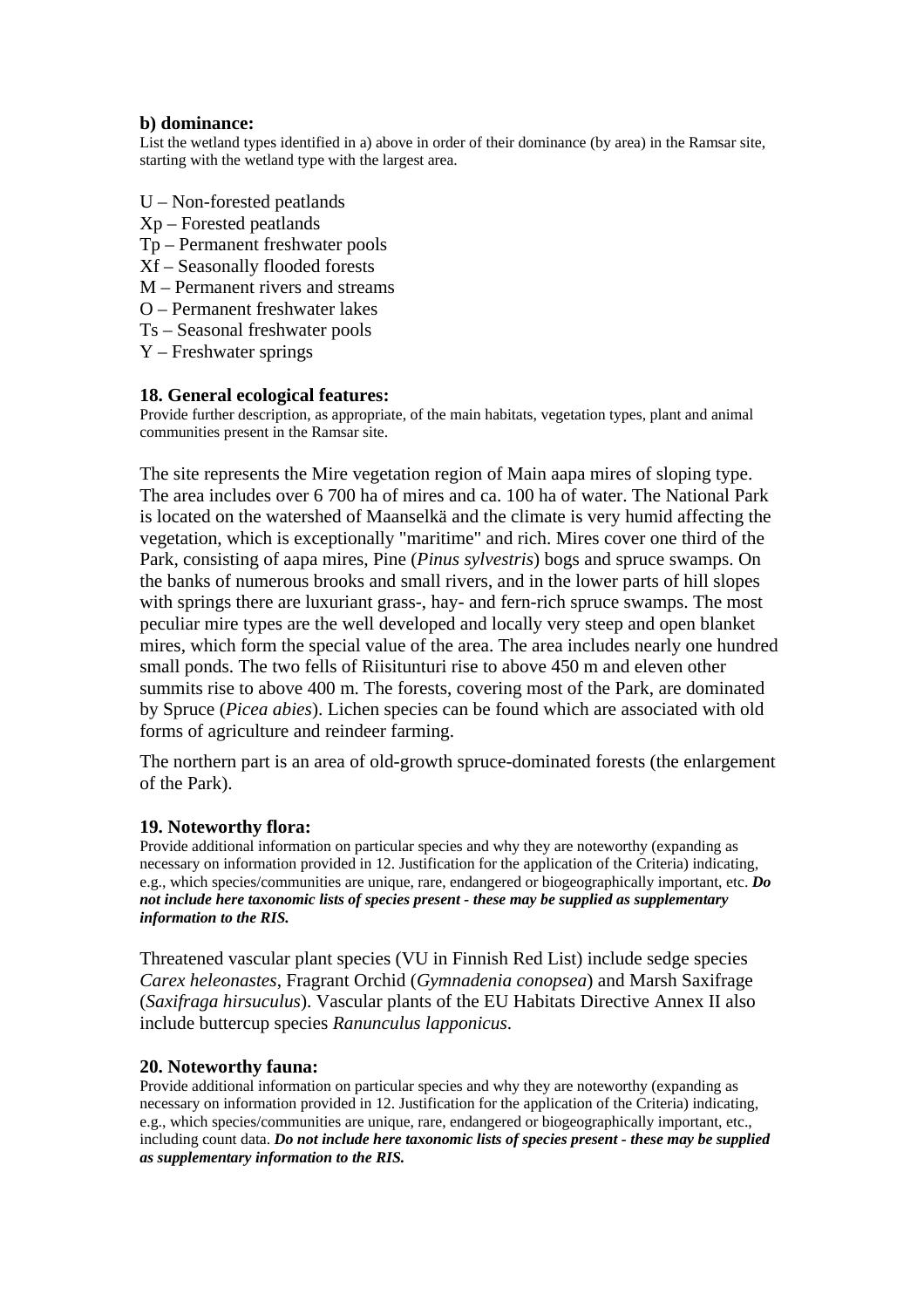Threatened birds include Golden Eagle (*Aquila chrysaetos*) (VU in Finnish Red List). Ca. 13 species of the EU Bird Directive Annex I breed in the area, of which the most common are Wood Sandpiper (*Tringa glareola*) with >100 pairs and Capercaillie (*Tetrao urogallus*) with >50 pairs. Scarce species include e.g. Golden Plover (*Pluvialis apricaria*), Ruff (*Philomachus pugnax*) and Red-necked Phalarope (*Phalaropus lobatus*). Finland's responsibility species also include e.g. >70 pairs of Siberian Jays (*Perisoreus infaustus*) and >40 pairs of Pine Grosbeaks (*Pinicola enucleator*). Mammals of the EU Habitats Directive Annex II include Brown Bear (*Ursus arctos*).

# **21. Social and cultural values:**

e.g., fisheries production, forestry, religious importance, archaeological sites, social relations with the wetland, etc. Distinguish between historical/archaeological/religious significance and current socioeconomic values.

Significant values include environmental education, scientific research, outdoor recreation and reindeer husbandry. The site includes one provincially (6 ha) and six locally (84 ha) important traditional rural biotopes.

"Traditional rural biotope" is a synonym for a group of biotopes as semi-natural grassland, wooded pastures and grazed forests. (They are the most important areas for biodiversity in the agricultural landscape and also unreplaceable for the cultural heritage. They are classified as nationally, provincially or locally valuable. Most of these areas are very small. Most valuable areas are threatened because of e.g. overgrowing and enrichment caused by fertilization.)

# **22. Land tenure/ownership:**

(a) within the Ramsar site: State-owned (99 %).

(b) in the surrounding area: Private-owned and state-owned.

# **23. Current land (including water) use:**

(a) within the Ramsar site:

Reindeer husbandry is an important livelihood in the area. Hunting is permitted for local residents. Picking of mushrooms and berries is permitted.

(b) in the surroundings/catchment:

Reindeer husbandry, forestry, hunting and fishing.

# **24. Factors (past, present or potential) adversely affecting the site's ecological character, including changes in land (including water) use and development projects:**

Reindeer husbandry and mowing of mire meadows have slightly changed the natural vegetation. Hunting of birds and mammals might have negative effects on the site.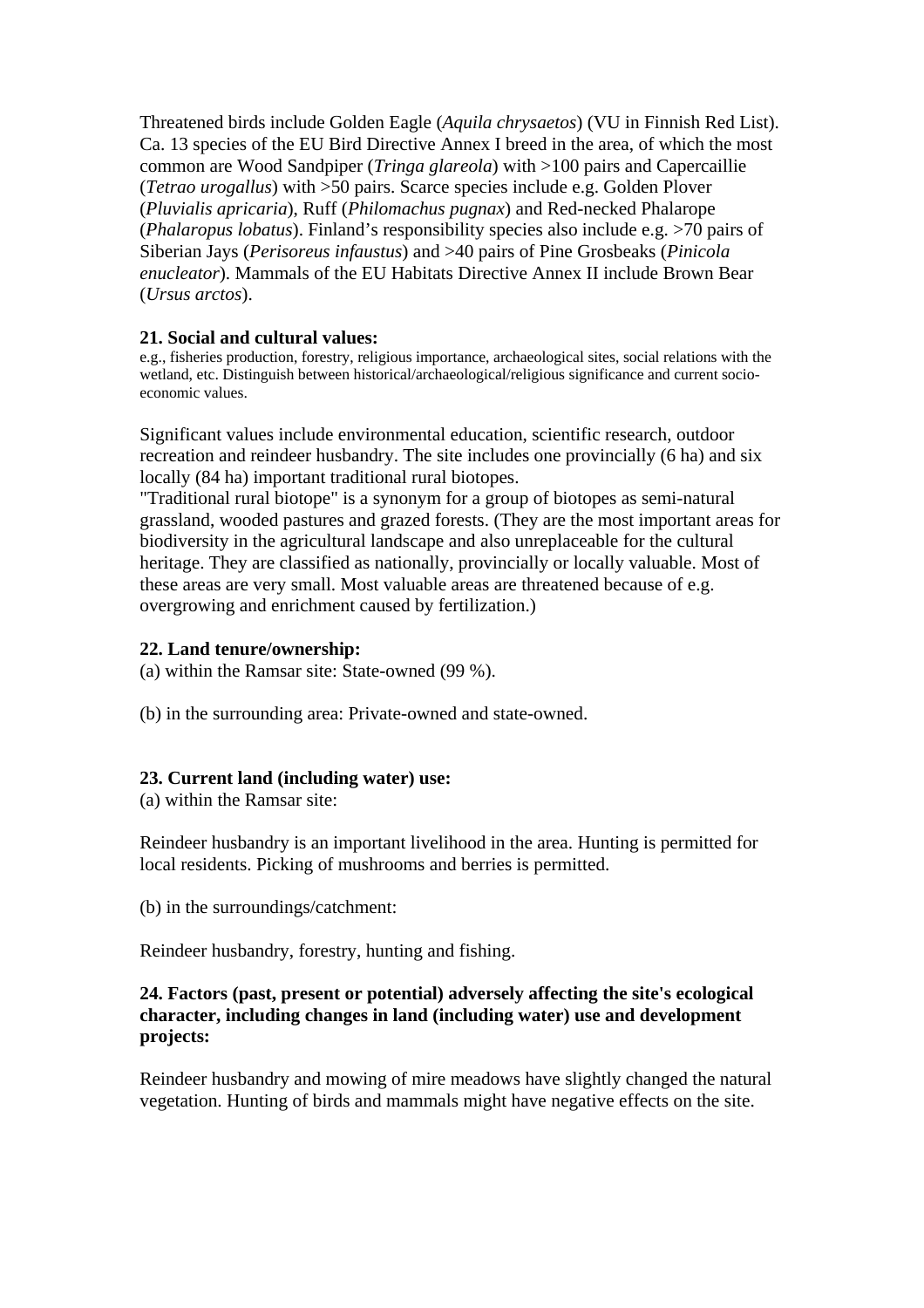#### **25. Conservation measures taken:**

List national category and legal status of protected areas, including boundary relationships with the Ramsar site; management practices; whether an officially approved management plan exists and whether it is being implemented.

The site is included in the Natura 2000 Network, designated as SCI. The mires are partly included in the Mire Conservation Programme and four smaller areas are included in the Programme for the Protection of Old-Growth Forests (1892ha). Riisitunturi National Park (7 644 ha) was established in 1982 and Karitunturi Mire Protection Area (2 078 ha) in 1988. A master plan for the National Park was established in 1987. The use of motor vehicles is prohibited outside the roads.

Forestry, ditching, extraction of earth material and damaging of soil or bedrock are prohibited in the Mire Protection Area. Also construction of new buildings and roads is prohibited in general.

#### **26. Conservation measures proposed but not yet implemented:**

e.g. management plan in preparation; official proposal as a legally protected area, etc.

Conservation of the Natura 2000 site outside the already protected areas will be carried out under the Nature Conservation Act. A management and land use plan for the Mire Protection Area will be established in the near future.

#### **27. Current scientific research and facilities:**

e.g., details of current research projects, including biodiversity monitoring; existence of a field research station, etc.

The area is an important research site for the Oulanka Biological Station of Oulu University. It is among the most important areas for the research of blanket mires. The mires have been studied since 1919. The breeding bird fauna and flora were surveyed during the 1980s. The volume of bird populations was estimated in 1985–86 and 1992–94 by using line transect censuses. Also studies on mammals and beetles have been carried out since the 1980s.

#### **28. Current conservation education:**

e.g. visitors' centre, observation hides and nature trails, information booklets, facilities for school visits, etc.

Various educational themes are carried out in the Park, and it functions as an important education site for the Oulanka Biological Station of Oulu University.

# **29. Current recreation and tourism:**

State if the wetland is used for recreation/tourism; indicate type(s) and their frequency/intensity.

One wilderness hut, five campfire sites and a network of marked trails (23 km) plus UKK (UKK hiking trail was named after Urho Kaleva Kekkonen (as well as a national park of the same name), the former president of Finland.) hiking trail crossing the area have been constructed in the National Park. Two roads cross the Park. Recreation fishing is licensed. The Park had ca. 7 000 visitors in 2003.